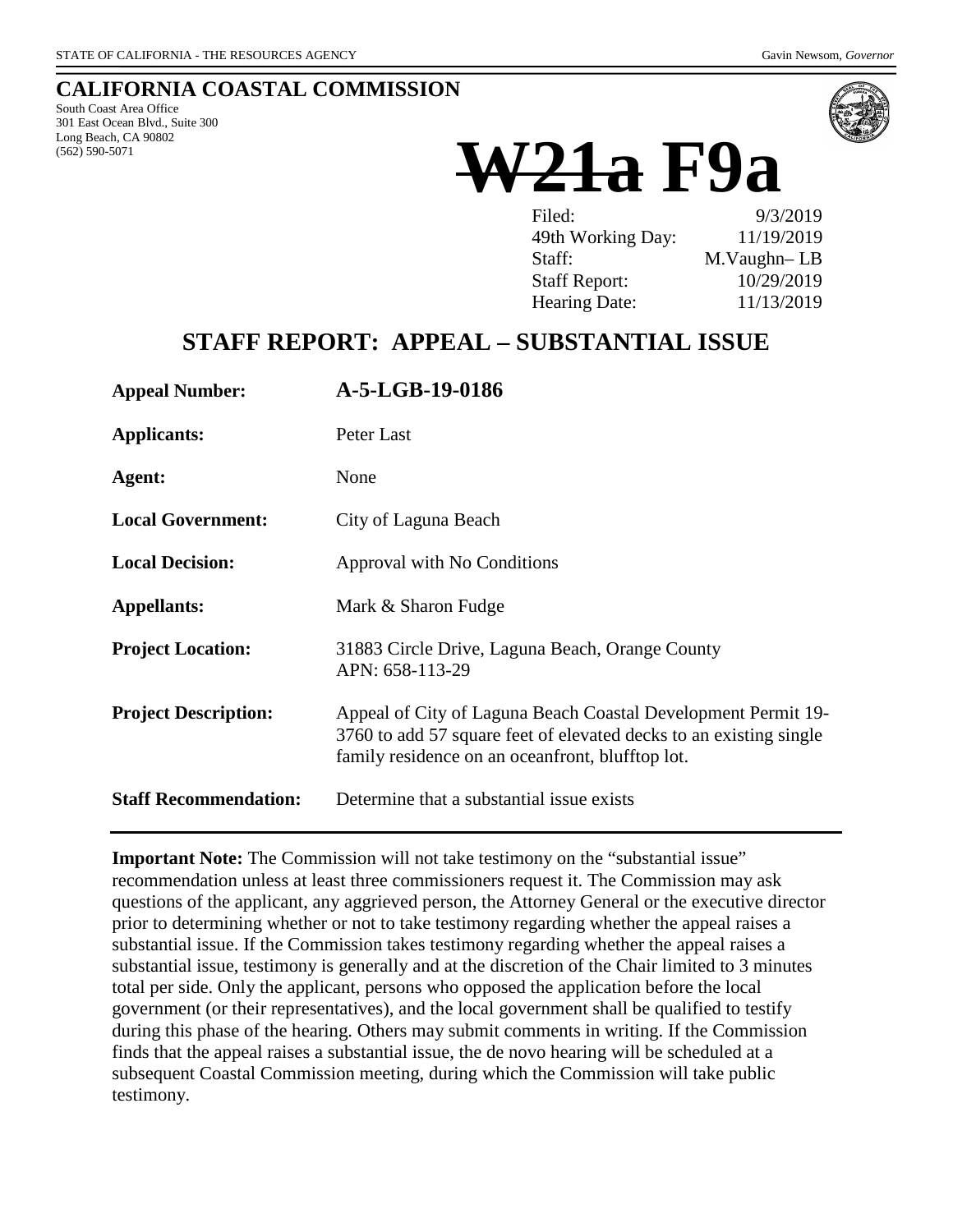## **SUMMARY OF STAFF RECOMMENDATION**

The City's action on Local CDP No. 19-3760 approved the addition of 57 square feet of elevated deck to a single family dwelling in the R-1 zone. The subject site is an oceanfronting, blufftop lot. The 57 square foot elevated deck addition was approved at the ocean side of the residence. The subject single family dwelling is a 2,660 square foot, two level residence with an attached two car garage (or single car garage and single car carport, it's not entirely clear which from the record) on a 2,910 square foot lot. The topography of the lot is downward sloping from street level with a relatively steep average lot slope of 29.8 percent. The subject site is located at 31883 Circle Drive in the City of Laguna Beach, Orange County. The City approval was afterthe-fact approval of the deck addition. The subject site is located above the rocky headlands at the upcoast end of Thousand Steps County Beach, a sandy public beach.

The appellants contend that restrictions applicable to blufftop development, such as Local Coastal Program (LCP) required bluff setbacks, have not been properly assessed. The certified LCP requires that new minor accessory development (such as the proposed deck addition) be sited to meet a stringline but in any case not less than 10 feet from the bluff edge. The City's findings for approval do not address the bluff edge or bluff edge setback at all. There is no discussion in the City record regarding how the proposed deck addition is consistent with the bluff edge setback required by the LCP, and in particular with Land Use Element (LUE) Action 10.2.8, which requires development to be setback from the bluff edge. Without this information, it is difficult to know whether the deck addition on the ocean side of the bluff top lot is consistent with the certified LCP, including LUE Action 10.2.8. There is nothing in the City's record to indicate that the location of the bluff edge and the proposed elevated deck's setback from that edge were considered by the City Council in approving the CDP for the project. Thus, the City's decision that the development is consistent with the provisions of the LCP is not supported by the local CDP's findings and may not be accurate.

In addition, the appellants contend that additional development has occurred at the site that should be considered part of the subject project, but was not. And, if the additional development were included, the project would constitute a major remodel and so LCP policies addressing bluff top development and bluff edge setback would require existing non-conforming development to be brought into conformance. The appellants contend that the City's approval did not consider the project as a major remodel, but should have. Lastly, the appellants contend that the City did not impose the requirement that the applicant waive any right to future shoreline/bluff protection devices, inconsistent with the policies the LCP. There is nothing in the City's record to indicate that these issues were considered in its approval of coastal development permit 10-3760. Without this information, it is difficult to know whether the development constitutes a major remodel; or why a condition to waive future shoreline/bluff protection devices would not be required. Thus, the City's decision that the development is consistent with the provisions of the LCP is not supported by the local CDP's findings and may not be accurate.

Staff recommends that the Commission determine that a **substantial issue exists** with respect to the grounds on which the appeal has been filed because there is a question of consistency of the project as approved by the City with LCP policies addressing development on a coastal bluff top, including appropriate bluff edge setback; major remodel; and future shoreline protection. Consequently, the appellants' contentions do raise significant questions with regard to the project's consistency with the City's certified Local Coastal Program (LCP).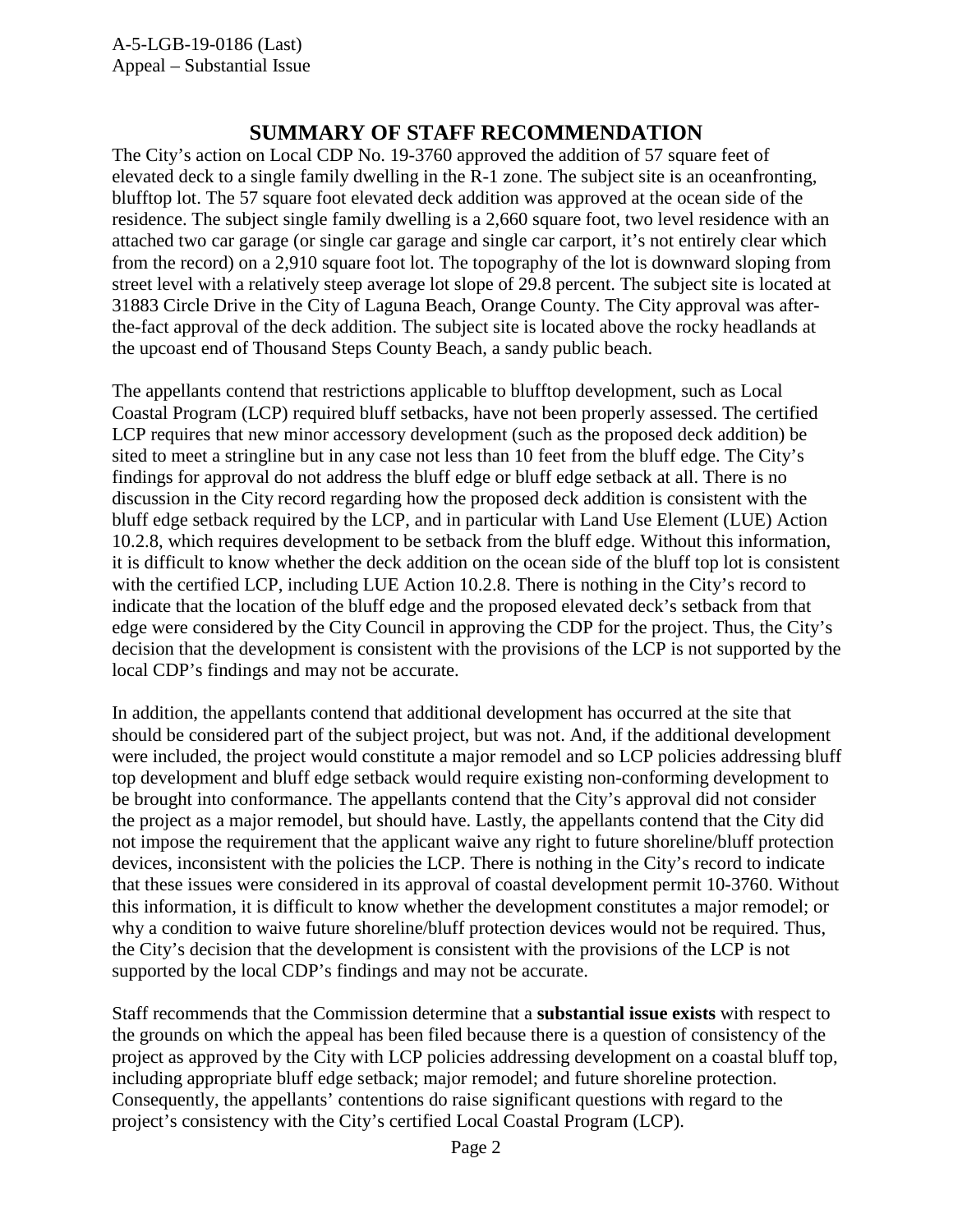# **TABLE OF CONTENTS**

|              | II. APPELLANTS' CONTENTIONS ERROR! BOOKMARK NOT DEFINED.         |
|--------------|------------------------------------------------------------------|
|              | <b>III. LOCAL GOVERNMENT ACTIONSERROR! BOOKMARK NOT DEFINED.</b> |
|              | IV. APPEAL PROCENDURES ERROR! BOOKMARK NOT DEFINED.              |
|              |                                                                  |
|              |                                                                  |
| $\mathbf{A}$ | V. FINDINGS AND DECLARATIONS - SUBSTANTIAL ISSUE 7               |
| $\bf{B}$     |                                                                  |
|              |                                                                  |

Appendix A: Substantive File Documents

[EXHIBITS:](https://documents.coastal.ca.gov/reports/2019/11/W21a/W21a-11-2019-exhibits.pdf)

EXHIBIT 1 – [VICINITY MAP](https://documents.coastal.ca.gov/reports/2019/11/W21a/W21a-11-2019-exhibits.pdf)

EXHIBIT 2 – [CITY OF LAGUNA BEACH RESOLUTION NO.19.054](https://documents.coastal.ca.gov/reports/2019/11/W21a/W21a-11-2019-exhibits.pdf)

EXHIBIT 3 – [PROJECT PLANS PROVIDED BY THE CITY](https://documents.coastal.ca.gov/reports/2019/11/W21a/W21a-11-2019-exhibits.pdf)

EXHIBIT 4 – [APPLICANT'S RESPONSE TO COMMISSION APPEAL,](https://documents.coastal.ca.gov/reports/2019/11/W21a/W21a-11-2019-exhibits.pdf) 9/3/2019

EXHIBIT 5 – [CITY OF LAGUNA BEACH DESIGN REVIEW BOARD STAFF REPORT,](https://documents.coastal.ca.gov/reports/2019/11/W21a/W21a-11-2019-exhibits.pdf) 6/13/2019

EXHIBIT 6 – [CITY OF LAGUNA BEACH DESIGN REVIEW BOARD STAFF REPORT,](https://documents.coastal.ca.gov/reports/2019/11/W21a/W21a-11-2019-exhibits.pdf) 9/14/2017

EXHIBIT 7 - [APPLICANT'S RESPONSE TO 6/13/2019](https://documents.coastal.ca.gov/reports/2019/11/W21a/W21a-11-2019-exhibits.pdf) DRB STAFF REPORT

EXHIBIT 8 - [APPLICANT'S RESPONSE TO 9/14/2017](https://documents.coastal.ca.gov/reports/2019/11/W21a/W21a-11-2019-exhibits.pdf) DRB STAFF REPORT

EXHIBIT 9 – [APPEAL OF MARK &](https://documents.coastal.ca.gov/reports/2019/11/W21a/W21a-11-2019-exhibits.pdf) SHARON FUDGE, 9/3/2019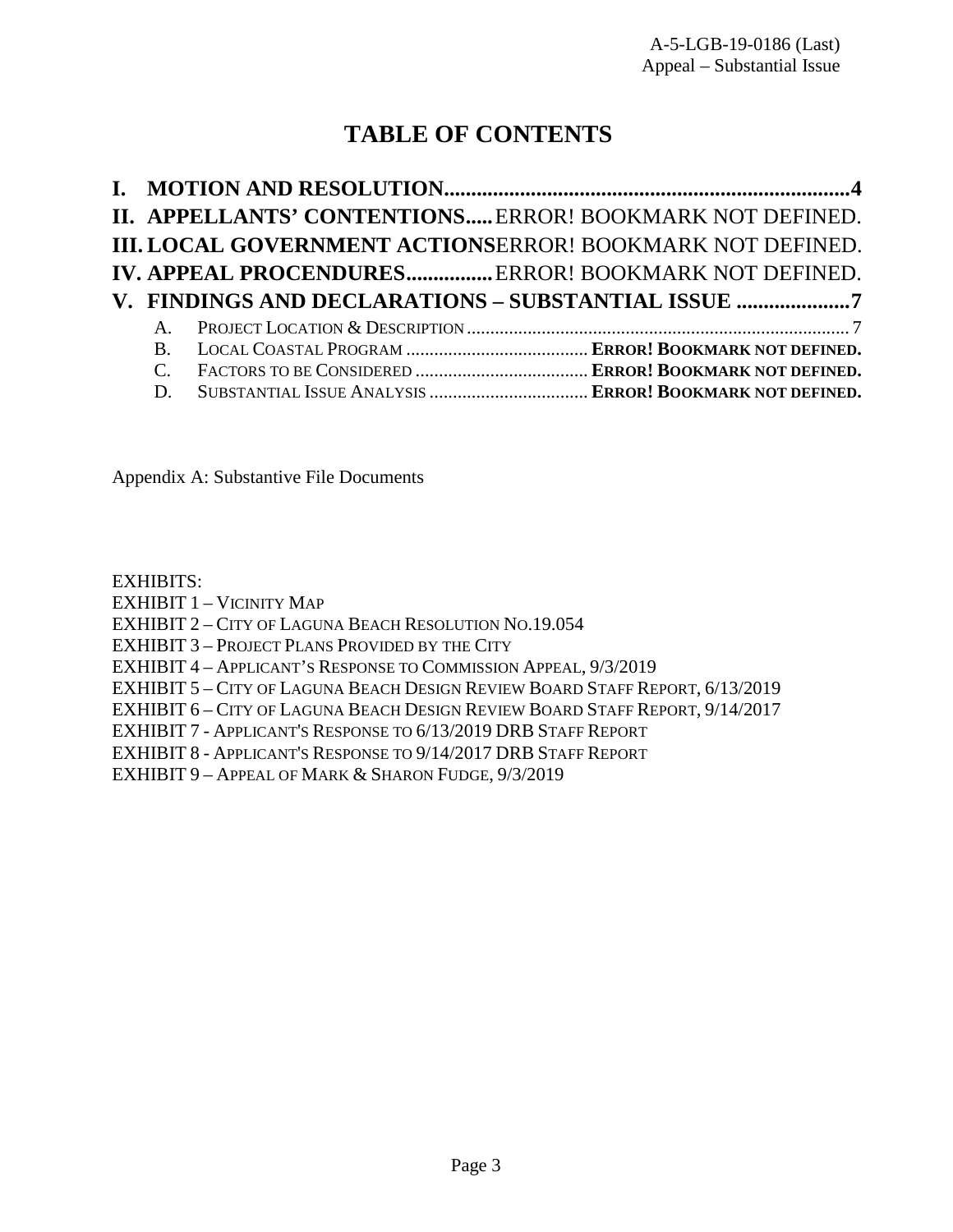# **I. MOTION AND RESOLUTION – SUBSTANTIAL ISSUE**

**Motion:** *I move that the Commission determine that Appeal No. A-5-LGB-19-0186 raises NO Substantial Issue with respect to the grounds on which the appeal has been filed under § 30603 of the Coastal Act.*

Staff recommends a **NO** vote. Failure of this motion will result in a de novo hearing on the application, and adoption of the following resolution and findings. Passage of this motion will result in a finding of No Substantial Issue and the local action will become final and effective. The motion passes only by an affirmative vote of the majority of the appointed Commissioners present.

#### **Resolution:**

*The Commission hereby finds that Appeal No. A-5-LGB-19-0186 presents A SUBSTANTIAL ISSUE with respect to the grounds on which the appeal has been filed under § 30603 of the Coastal Act regarding consistency with Chapter 3 policies of the Coastal Act*.

# **II. APPELLANTS' CONTENTIONS**

The City-approved local coastal development permit 19-3760 would allow the addition of 57 square-feet of elevated deck on the oceanfront side of a blufftop single-family dwelling in the R-1 (Residential Low Density) zone at 31883 Circle Drive in Laguna Beach. An appeal was timely filed by Mark & Sharon Fudge on 9/3/2019 **[\(Exhibit](https://documents.coastal.ca.gov/reports/2019/11/W21a/W21a-11-2019-exhibits.pdf) 9)**. The appellants assert that the City's approval did not comply with the Local Coastal Program, specifically: 1) as it relates to the correct location of the bluff edge and required bluff setback; 2) because modifications to an earlier project approved by the City in 2006 have occurred at the site and should have been included in the current City review but were not, and, if included now, the entirety of the project should be considered a "major remodel" and current LCP standards should be applied to the entire residence, not just the proposed deck addition; and, 3) the LCP Land Use Element Action 7.3.9 requires that new development on oceanfront bluff sites be conditioned to record a waiver of any rights to new bluff/shoreline protection device, but such a condition was not required in the City's approval. The complete appeal is included as **[Exhibit](https://documents.coastal.ca.gov/reports/2019/11/W21a/W21a-11-2019-exhibits.pdf) 9**.

#### **NOTE**:

#### **Status of Appellants as Aggrieved Persons/Qualified Appellants**

In the *Response to Commission Appeal* submitted by the applicant, dated 9/3/2019 (**[Exhibit](https://documents.coastal.ca.gov/reports/2019/11/W21a/W21a-11-2019-exhibits.pdf)  [4](https://documents.coastal.ca.gov/reports/2019/11/W21a/W21a-11-2019-exhibits.pdf)**), the applicant questions whether the appellants have standing as "aggrieved persons." The applicant suggests that because the appellants did not attend the final local hearing on the matter, the August 6, 2019 City Council hearing, they do not have proper standing to file the subject appeal. The applicant states: "*The Appellant's failure to appear in person or through a representative prohibits their standing to file an appeal*."

Section 25.07.016 of Title 25 Zoning Code, a component of the City's certified LCP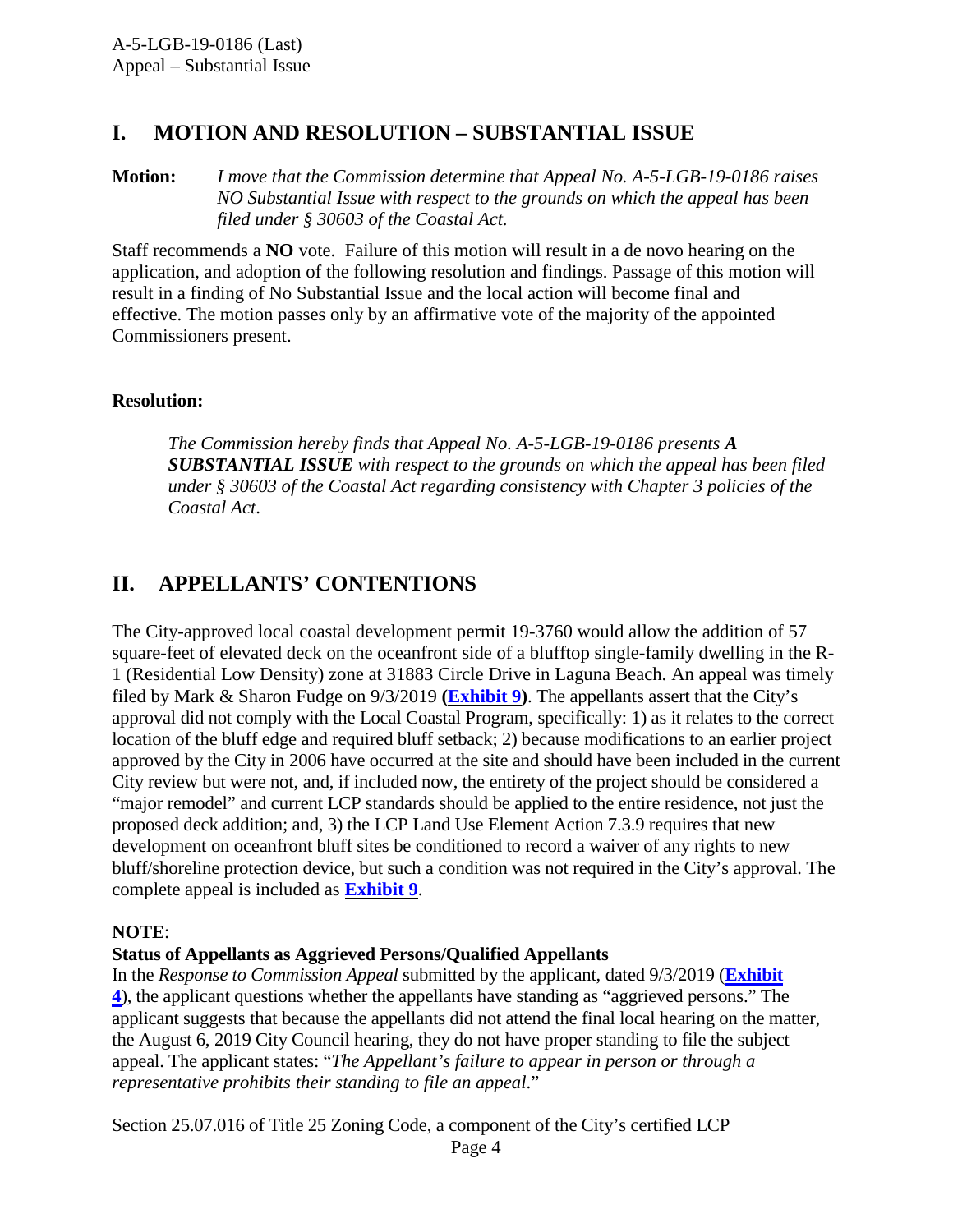Implementation Plan states that an appeal of an appealable coastal development permit may be made by a qualified appellant, as defined in Section 25.07.006(L) of Title 25. Section 25.07.006(L) defines a "qualified appellant" as:

" *… any person who, in person or through a representative, appeared at a public hearing of the commission or local government in connection with the decision or action appealed, or who, by other appropriate means prior to a hearing, informed the commission or local government of the nature of his or her concerns or who for good cause was unable to do either. Qualified appellant includes the applicant for a permit and the local government involved*."

This language mimics Section 30801 of the Coastal Act, which states, in relevant part:

*For purposes of this section and subdivision (c) of Section 30513 and Section 30625, an "aggrieved person" means any person who, in person or through a representative, appeared at a public hearing of the commission, local government, or port governing body in connection with the decision or action appealed, or who, by other appropriate means prior to a hearing, informed the commission, local government, or port governing body of the nature of his concerns or who for good cause was unable to do either. "Aggrieved person" includes the applicant for a permit and, in the case of an approval of a local coastal program, the local government involved.*

The appellants, Mark and Sharon Fudge, attended and spoke at the June 13, 2019 Design Review Board hearings on the matter, and corresponded with City staff on August 27, 2019, February 22, 2018 (via both email and via letter), and September 14, 2017 regarding the matter. Based on these actions, the appellants do qualify as aggrieved persons (qualified appellants), and thus do have proper standing to file an appeal of the City's approval of local Coastal Development Permit 19-3760.

# **III. LOCAL GOVERNMENT ACTION**

On August 6, 2019 the City Council of the City of Laguna Beach approved local coastal development permit 19-3760 with no conditions, as reflected in Resolution No. 19-054 (**[Exhibit](https://documents.coastal.ca.gov/reports/2019/11/W21a/W21a-11-2019-exhibits.pdf) 2**[\).](https://documents.coastal.ca.gov/reports/2019/11/W21a/W21a-11-2019-exhibits.pdf) The Design Review Board held noticed public hearings on the matter on June 13, 2019 and September 14, 2017. The Design Review Board's action denying local coastal development permit 19-3760 was appealed by the applicant to the City Council. On August 6, 2019, the City Council granted the appeal of the Design Review Board's decision and approved local coastal development permit 19-3760 at the August 6, 2019 noticed public hearing. After the local appeal period had expired, the City's Notice of Final Action (NOFA) was received in the Coastal Commission's South Coast District Office on August 19, 2019, at which point the Commission's required 10 working-day appeal period was established (August 20 – September 3, 2019). On September 3, 2019 the appeal of Mark & Sharon Fudge was received. No other appeals were received.

# **IV. APPEAL PROCEDURES**

Coastal Act Section 30603 provides for the appeal to the Coastal Commission of certain CDP decisions in jurisdictions with certified LCPs. The following categories of local CDP decisions are appealable: (a) approval of CDPs for development that is located (1) between the sea and the first public road paralleling the sea or within 300 feet of the inland extent of any beach or of the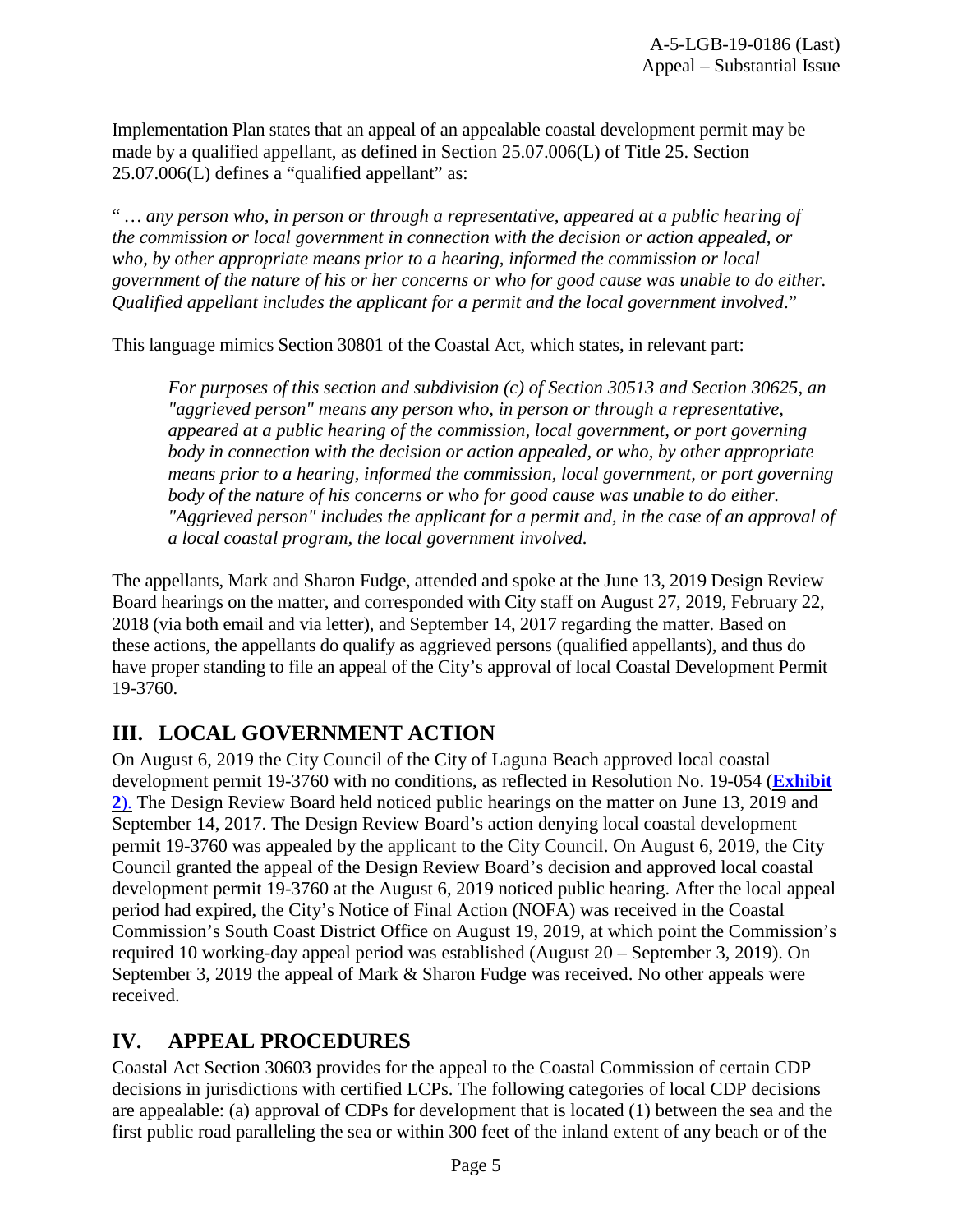mean high tide line of the sea where there is no beach, whichever is the greater distance, (2) on tidelands, submerged lands, public trust lands, within 100 feet of any wetland, estuary, or stream, or within 300 feet of the top of the seaward face of any coastal bluff, and (3) in a sensitive coastal resource area; or (b) for counties, approval of CDPs for development that is not designated as the principal permitted use under the LCP. (*See* Coastal Act Section 30603(a)(1)- (4).) In addition, any local action (approval or denial) on a CDP for a major public works project (including a publicly financed recreational facility and/or a special district development) or an energy facility is appealable to the Commission. (*Id.* Section 30603(a)(5).) This project is appealable because it is located between the sea and the first public road paralleling the sea, and it is within 300 feet of the top of the seaward face of a coastal bluff.

The grounds for appeal under Section 30603 of the Coastal Act are limited to allegations that the development does not conform to the certified LCP or to the public access policies of the Coastal Act. Section 30625(b) of the Coastal Act requires the Commission to consider a CDP for an appealed project de novo unless a majority of the Commission finds that "no substantial issue" is raised by such allegations. Under Section 30604(b) of the Coastal Act, if the Commission conducts the de novo portion of an appeals hearing and ultimately approves a CDP for a project, the Commission must find that the proposed development is in conformity with the certified LCP. If a CDP is approved for a project that is located between the nearest public road and the sea or the shoreline of any body of water located within the coastal zone, Section 30604(c) of the Coastal Act also requires an additional specific finding that the development is in conformity with the public access and recreation policies of Chapter 3 of the Coastal Act. This project is located between the nearest public road and the sea and thus this additional finding would need to be made (in addition to a finding that the proposed development is in conformity with the certified City of Laguna Beach LCP) if the Commission were to approve the project following a de novo hearing.

After a final local action on a local CDP application, the Coastal Commission must be noticed within five days of the decision. (14 CCR § 13331) After receipt of such a notice, which contains all the required information, a ten working-day appeal period begins during which any aggrieved person or any two members of the Commission may appeal the local decision to the Coastal Commission. (14 CCR § 13110, 13111.) As provided under section 13318 of Title 14 of the California Code of Regulations, the appellant must conform to the procedures for filing an appeal as required under section 13111 of Title 14 of the California Code of Regulations, including identification of the specific grounds for appeal and a summary of the significant question raised by the appeal.

The action currently before the Commission is to find whether there is a "substantial issue" or "no substantial issue" raised by the appeal of the local approval of the proposed project. Sections 30621 and 30625(b)(1) of the Coastal Act require a de novo hearing of the appealed project unless the Commission determines that no substantial issue exists with respect to the grounds for appeal.

Commission staff recommends a finding of **substantial issue**. If the Commission decides that the appellants' contentions raise no substantial issue as to conformity with the certified LCP or the public access policies of the Coastal Act, the action of the local government becomes final. Alternatively, if the Commission finds that a substantial issue exists with respect to the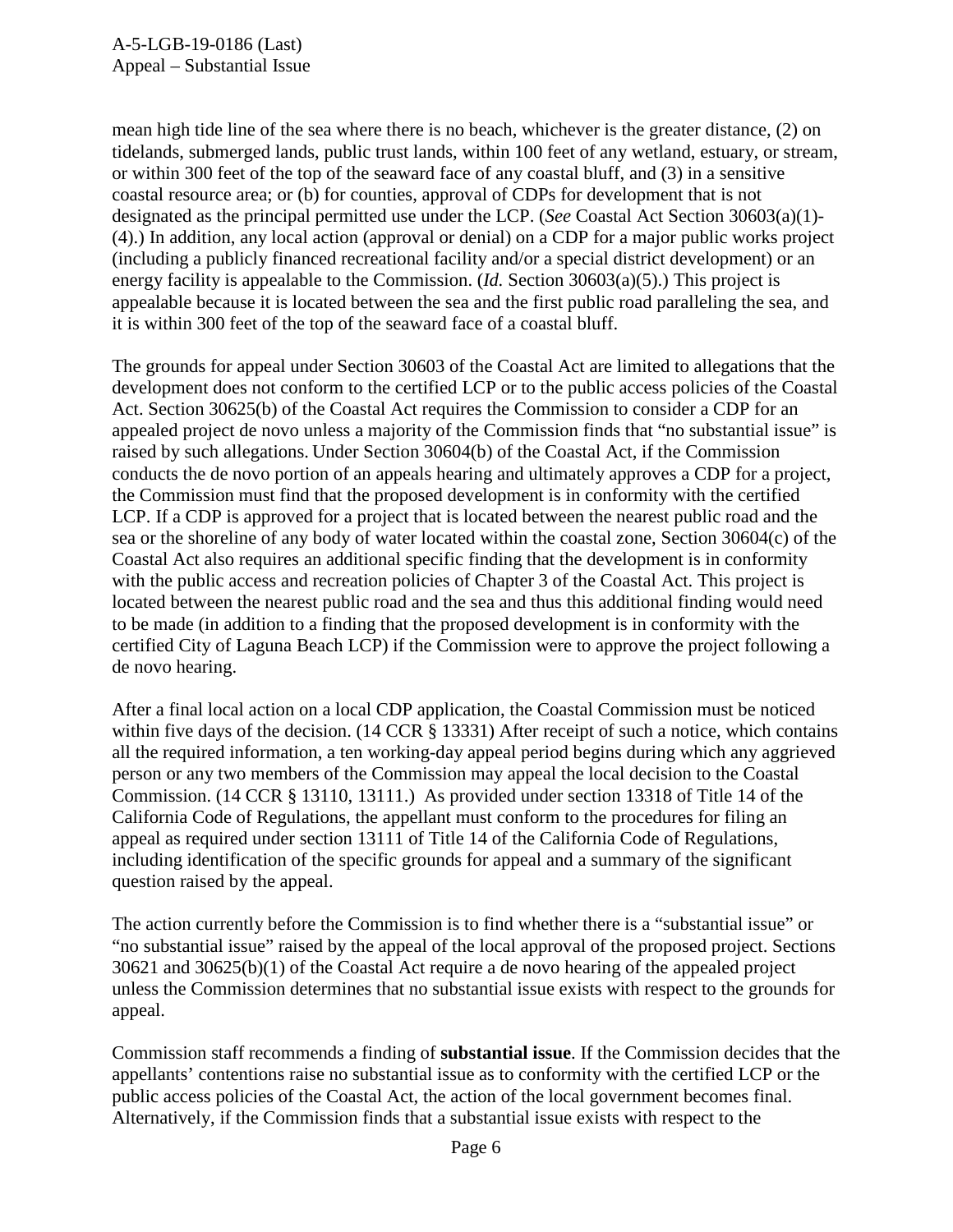conformity of the action of the local government with the public access policies of Chapter 3 of the Coastal Act and with the certified LCP, the Commission accepts the appeal and may continue the public hearing to a later date in order to review the coastal development permit application as a de novo matter. Section 13321 of the Coastal Commission regulations specifies that de novo actions will be heard according to the procedures outlined in Sections 13114 and 13057-13096 of the Commission's regulations.

If there is no motion from the Commission to find no substantial issue, it will be presumed that the appeal raises a substantial issue and the Commission may schedule the de novo phase of the public hearing on the merits of the application at a hearing following the substantial issue finding. If the Commission decides to hear arguments and vote on the substantial issue question, those who are qualified to testify at the hearing, as provided by Section 13117 of Title 14 of the California Code of Regulations, typically (at the discretion of the Chair) will have three minutes per side to address whether the appeal raises a substantial issue.

The only persons qualified to testify before the Commission on the substantial issue question are the applicant, persons who opposed the project before the local government (or their representatives), and the local government. (14 CCR Section 13117.) Testimony from other persons regarding the substantial issue question must be submitted in writing. (*Id.*) Any person may testify during the de novo CDP determination stage of an appeal (if applicable). The Commission will then vote on the substantial issue matter. It takes a majority of Commissioners present to find that the grounds for the appeal raise no substantial issue.

# **V. FINDINGS AND DECLARATIONS – SUBSTANTIAL ISSUE A. PROJECT LOCATION & DESCRIPTION**

The City-approved local CDP 19-3760 approved the addition of a 57 square foot elevated deck to a single family dwelling in the R-1 zone. The subject site is an oceanfronting, blufftop lot. The 57 square foot elevated deck addition was approved at the ocean side of the residence. It appears from the City record that the single family dwelling is a 2,660 square foot, two level residence with an attached two car garage (or single car garage and single car carport, it's not entirely clear which from the record) on a 2,910 square foot lot. The topography of the lot is downward sloping from street level with a relatively steep average lot slope of 29.8 percent. The subject site is located at 31883 Circle Drive in the City of Laguna Beach, Orange County. The City approved the elevated deck after-the-fact.

The subject site is located above the rocky headlands at the upcoast end of Thousand Steps County Beach, a sandy public beach. Public access to Thousand Steps Beach is via a public access stairway located opposite the end of  $9<sup>th</sup>$  Street, approximately a quarter mile downcoast of the subject site **(Exhibit 1)**. The land use designation at the subject site is Village Low Density and the zoning is Residential Low Density (R-1). The subject site is surrounded by existing single family residential development and Circle Drive on three sides, with the bluff and ocean on the fourth side.

#### **B. LOCAL COASTAL PROGRAM CERTIFICATION**

The City of Laguna Beach Local Coastal Program was certified in 1993. The City's Land Use Plan is comprised of a variety of planning documents including the Land Use Element (LUE),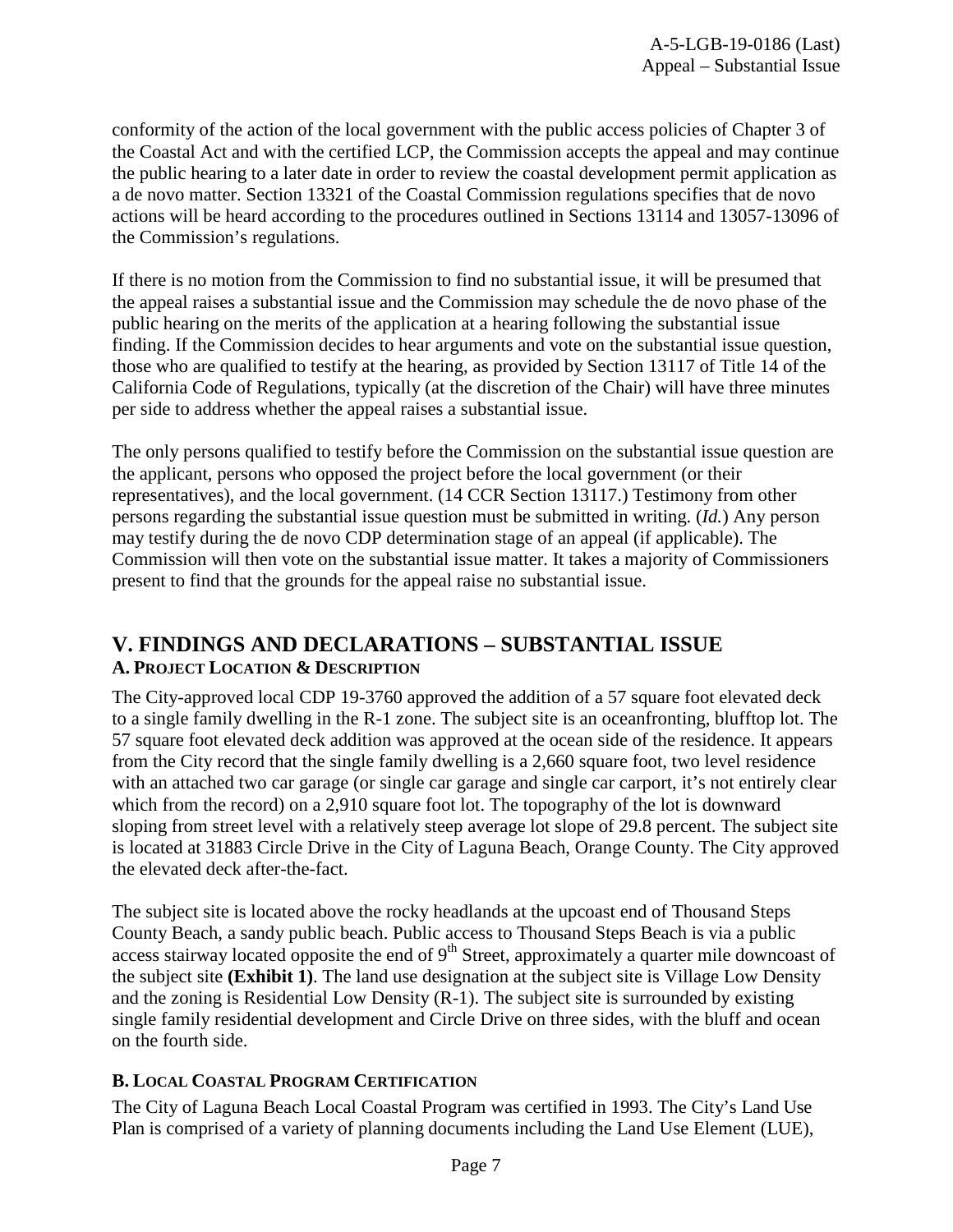Open Space/Conservation Element, Technical Appendix, and Fuel Modification Guidelines (of the Safety General Element of the City's General Plan as adopted by Resolution 89.104). The Implementation Plan (IP) includes Title 25, the City's Zoning Code, as well as other implementation documents.

### **C. FACTORS CONSIDERED IN SUBSTANTIAL ISSUE ANALYSIS**

Section 30625(b)(2) of the Coastal Act states that the Commission shall hear an appeal of a local government action unless it finds that no substantial issue exists with respect to the grounds on which an appeal has been filed pursuant to Section 30603. The term "substantial issue" is not defined in the Coastal Act or its implementing regulations. Section 13115(b) of the Commission's regulation simply indicates that the Commission will hear an appeal unless it "finds that the appeal raises no significant question." In previous decisions on appeals, the Commission has considered the following factors:

1. The degree of factual and legal support for the local government's decision that the development is consistent or inconsistent with the relevant provisions of the Coastal Act;

2. The extent and scope of the development as approved or denied by the local government;

3. The significance of the coastal resources affected by the decision;

4. The precedential value of the local government's decision for future interpretations of its LCP; and,

5. Whether the appeal raises local issues, or those of regional or statewide significance.

Even when the Commission chooses not to hear an appeal, appellants nevertheless may obtain judicial review of the local government's coastal permit decision by filing petition for a writ of mandate pursuant to Code of Civil Procedure, Section 1094.5.

Staff is recommending that the Commission find that **a substantial issue exists** with respect to the grounds on which an appeal has been filed pursuant to Section 30603(a) of the Coastal Act.

# **D. SUBSTANTIAL ISSUE ANALYSIS**

As stated in Section IV of this report, the grounds for an appeal of a CDP issued by the local government are the project's conformity with the policies of the LCP and with the public access policies of the Coastal Act. In their appeal, the appellants have raised three contentions, discussed in detail below and included in full as **[Exhibit 9](https://documents.coastal.ca.gov/reports/2019/11/W21a/W21a-11-2019-exhibits.pdf)**.

#### **1. Bluff Edge Determination**

The appellants question whether a bluff edge determination was made in conjunction with the proposed project, and raise concerns that restrictions applicable to blufftop development, such as Local Coastal Program (LCP) required bluff setbacks, have not been properly assessed.

The Land Use Element (LUE) Glossary includes the following definition of "bluff edge":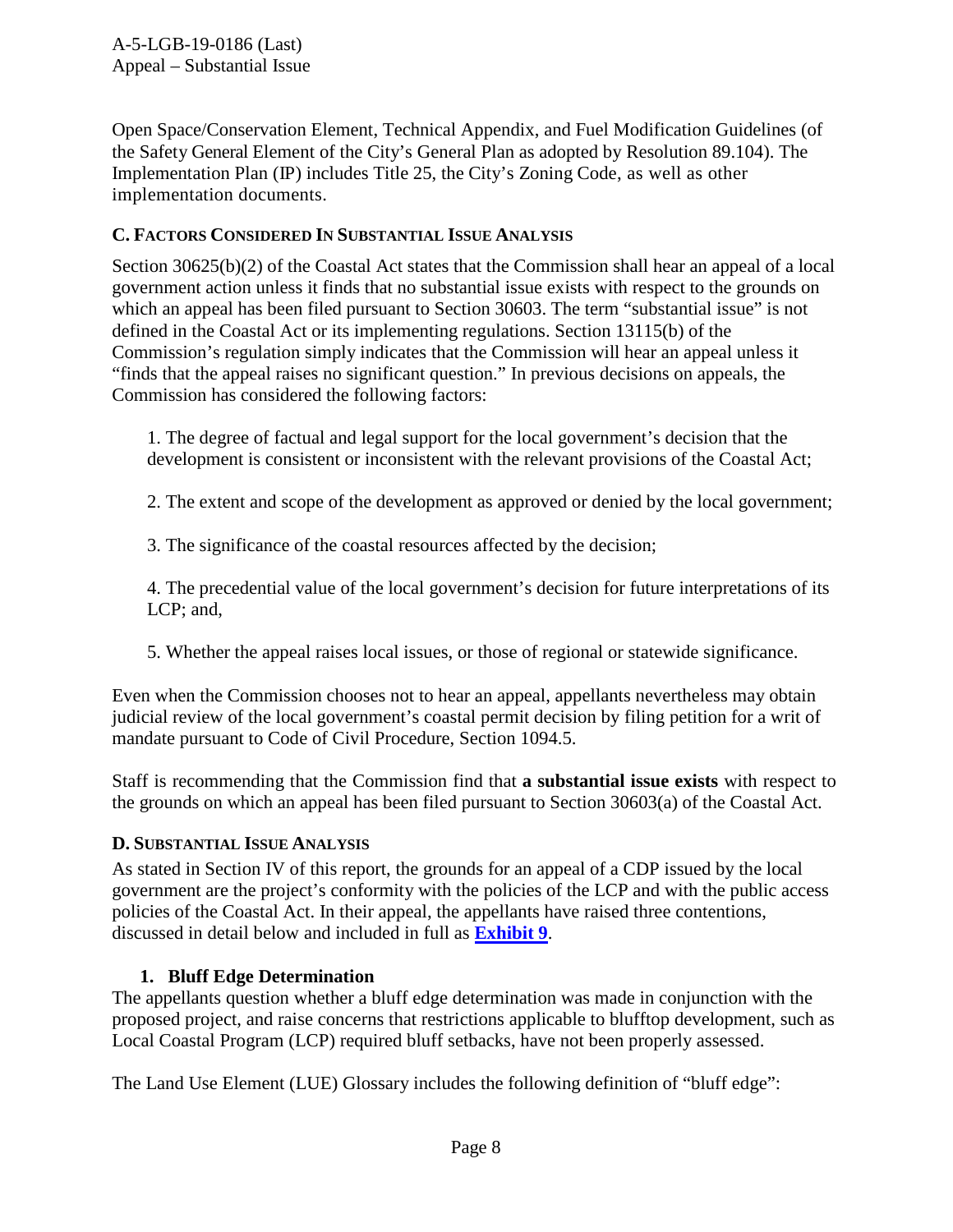*Oceanfront Bluff Edge or Coastal Bluff Edge – The California Coastal Act and Regulations define the oceanfront bluff edge as the upper termination of a bluff, cliff, or seacliff. In cases where the top edge of the bluff is rounded away from the face of the bluff, the bluff edge shall be defined as that point nearest the bluff face beyond which a downward gradient is maintained continuously to the base of the bluff. In a case where there is a step like feature at the top of the bluff, the landward edge of the topmost riser shall be considered the bluff edge. Bluff edges typically retreat over time as a result of erosional processes, landslides, development of gullies, or by grading (cut). In areas where fill has been placed near or over the bluff edge, the original bluff edge, even if buried beneath fill, shall be taken to be the bluff edge.*

#### LUE Action 10.2.8 states:

*On oceanfront bluffs, require new minor accessory structures such as decks, patios and walkways that do not require structural foundations to be sited in accordance with stringline but not less than 10 feet from the bluff edge. Require accessory structures to be removed or relocated landward when threatened by erosion, geologic instability or other coastal hazards.*

LUE Action 10.2.8 (cited above) requires that new minor accessory development be sited to meet a building stringline but be sited not less than 10 feet from the bluff edge. Knowing the location of the bluff edge is critical in determining the location of the minimum required setback for development, including minor accessory development, on an ocean-fronting bluff property such as the subject site. LUE Action 10.2.8 is applicable to the proposed addition of 57 square feet of elevated decks as the deck addition constitutes an accessory structure and is located at the oceanward bluff side of the subject property.

By way of background, the City of Laguna Beach Design Review Board (DRB) heard this matter prior to the City Council's action on it. At that time, entitlements related to the proposed deck extension included a request for a variance to allow the deck addition to exceed the maximum allowed deck projection into the blufftop setback by three feet<sup>[1](#page-8-0)</sup>. However, in City Council Resolution 19-054 (**Exhibit 2**) approving coastal development permit (CDP) 19-3760, the City Council found the deck addition was in conformance with the certified LCP because: visual impacts have been minimized and the single family dwelling is consistent with the R-1 zone; because public access exists along this portion of the coast and the proposed development will not create any adverse impacts to this access, and no dedication is required; and because the project will not have any significant adverse impacts on the environment within the meaning of CEQA. The City's approval findings do not provide any further detail. Moreover, the City Council findings do not address the bluff edge or bluff edge setback at all. There is no discussion in the City record regarding how the proposed deck addition is consistent with the bluff edge setback required by LUE Action 10.2.8. Without this information in the record, it is difficult to know whether the deck addition on the ocean side of the bluff top lot is consistent with the certified LCP, including LUE Action 10.2.8.

The City Council's action does not include discussion on the location of the bluff edge and whether or not the deck addition is consistent with the setback from the bluff edge required by

<span id="page-8-0"></span> <sup>1</sup> DRB Staff Reports, 6/13/2019 and 9/14/2017 (**Exhibits <sup>5</sup> & 6**).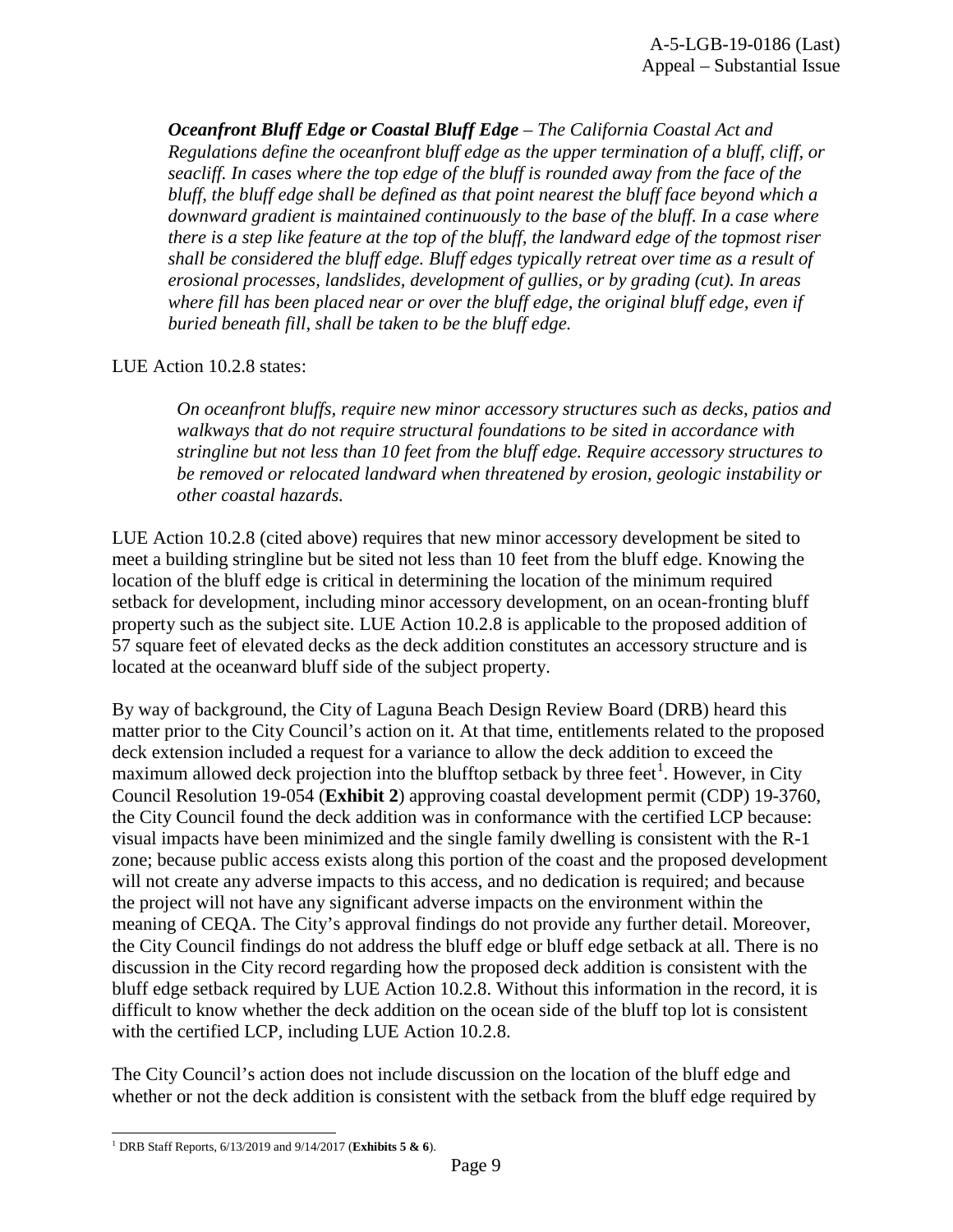LUE Action 10.2.8. Thus, it is not clear whether or not the project is consistent with the bluff edge setback requirements of the LCP. There is nothing in the City's record for local CDP 19- 3760 to indicate that location of the bluff edge and the proposed elevated deck's setback from that edge were considered by the City Council in approving the CDP for the project. Thus, the City's decision that the development is consistent with the provisions of the LCP is not supported by the local CDP's findings and may not be accurate. Therefore, this contention in the appeal raises a substantial issue as to conformity with the certified LCP. Therefore, the Commission finds that the City's approval of local CDP 19-3760 approving the deck project does raise a substantial issue regarding conformity with LCP.

**2. Scope of Proposed Project: Major Remodel/New Development** The City's certified Land Use Element (LUE) of the LCP contains the following definition in the LUE Glossary:

*Major Remodel -Alteration of or an addition to an existing building or structure that increases the square footage of the existing building or structure by 50% or more; or demolition, removal, replacement and/or reconstruction of 50% or more of the existing structure; greater specificity shall be provided in the Laguna Beach Municipal Code.*

The City has not yet submitted an LCP Implementation Plan amendment to provide consistency with the certified LUP definition. A number of LUP policies apply to new development (which includes development that constitutes a major remodel as defined above) differently than these policies apply to minor remodels. Application of these policies to a project that constitutes a major remodel of an existing house, as new development, would require that the entire house conform to the LCP policies, including existing nonconforming development. These policies address issues involving bluff top development including bluff edge setback requirements. For example, Land Use Element Action 7.3.10 state:

Action 7.3.10 *Allow oceanfront and oceanfront bluff homes, commercial structures, or other principal structures, that are legally nonconforming as to the oceanfront and/or oceanfront bluff edge setback, to be maintained and repaired; however, improvements that increase the size or degree of nonconformity, including but not limited to development that is classified as a major remodel pursuant to the definition in the Land Use Element Glossary, shall constitute new development and cause the pre-existing nonconforming oceanfront or oceanfront bluff structure to be brought into conformity with the LCP.*

The appellants contend that the elevated deck addition approved by the City via CDP 19-3760 is only one part of a larger project, and that, if all aspects of the larger project were to be considered, the overall development would constitute a "major remodel" and so new development, and thus any non-conformities at the site should be required to be brought into conformance with the LCP pursuant to LUE Action 7.3.10. The appellants base this claim on activities including City approval of Design Review 06-085 and Variance 7349 on 4/13/2006, which apparently allowed conversion of a 404 square foot storage area to living area and conversion of a carport to a garage. The appellants note that no CDP was processed in 2006 along with these other entitlements despite the site/project being within 50 feet of the edge of a coastal bluff. Although these local entitlements were approved in 2006, a building permit was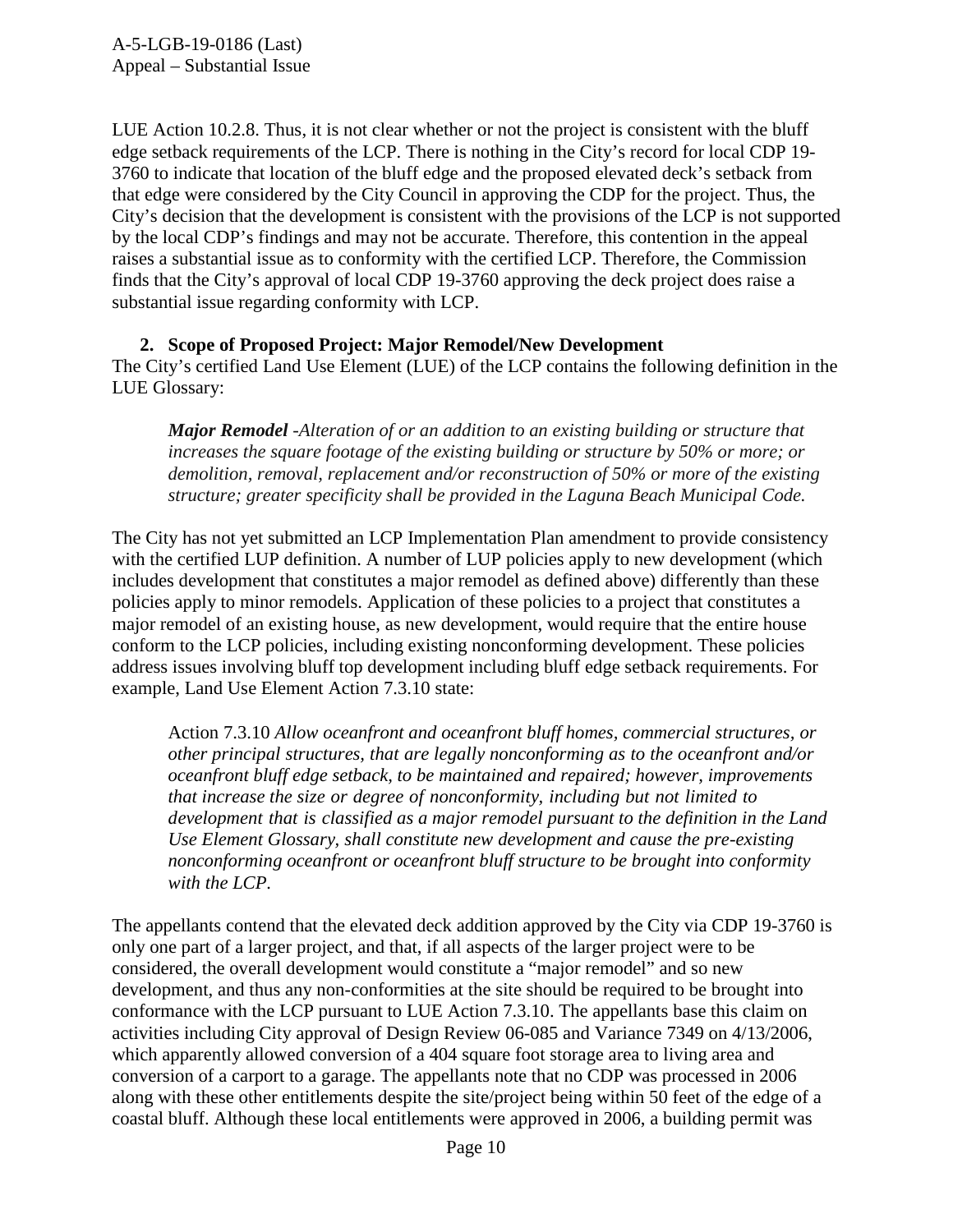not issued until 2012, with extensions approved in the interim.

There is some uncertainty as to the extent of development included in past local approvals. Other development in question may include storage area converted to living area, hardscape/landscape improvements, and conversion of a carport to enclosed garage. In 2017, the City began review of CDP 17-1763 which then included 57 square feet of elevated deck and hardscape/landscape improvements "*in the blufftop setback*."<sup>[2](#page-10-0)</sup> However, that CDP was withdrawn at the local level by the applicant (on 2/22/2018) and no action on it was taken by the City. In addition, in 2006 the City's Design Review Board approved DR 06-085 and VA 7349 to convert a 404 square foot storage area to living area and to enclose a carport to a garage. This additional development, and possibly hardscape/landscape improvements, appears to have occurred at the site without benefit of a coastal development permit. The applicant, however, contends that all work at the site has been appropriately permitted. Based on the above information, which is included in the City's record, it appears that additional development may have been undertaken at the proposed site and that that development may have required a coastal development permit, but none was required.

If past development (at least dating to 2006, as referenced in the City record) were considered, the total alterations to the residence may constitute a "major remodel." If so, it may be that nonconformities at the site should have appropriately been required to be brought into conformance with the requirements of the LCP, including application of an appropriate bluff top setback. However, it appears from the information in the City's record, that the question of whether or not all alterations to the residence would constitute a major remodel was not considered. Moreover, there is not enough information in the City's record to determine now whether past development would make the overall project a major remodel. The question of whether or not the project should be considered a major remodel, and thus existing non-conformities be brought into conformance, should have been addressed in the City's action in order to determine consistency with the LCP. But it was not. Thus, the City's decision that the development is consistent with the provisions of the LCP is not supported by the local CDP's findings and may not be accurate. Therefore, this contention in the appeal raises a substantial issue as to conformity with the certified LCP. Therefore, the Commission finds that the City's approval of local CDP 19-3760 approving the deck project does raise a substantial issue regarding conformity with LCP.

#### **3. Shoreline/Bluff Armoring & Waiver of Future Protection Devices**

The appellants contend that the City did not properly condition the permit to address future bluff protection. More specifically the appellants contend that "*when new development occurs on an oceanfront lot, the applicant is required to record a waiver of rights to any future shoreline protective devices for the project*." The City's approval of local CDP 19-3760 did not include any conditions; no condition was required to address future bluff/shoreline protection.

Action 7.3.9 of the LUE of the certified LUP states:

*Ensure that new development, major remodels, and additions to existing structures on oceanfront and oceanfront bluff sites do not rely on existing or future bluff/shoreline protection devices to establish geologic stability or protection from coastal hazards. A* 

<span id="page-10-0"></span> <sup>2</sup> Design Review Staff Report, 9/14/2017 (**Exhibit 6**).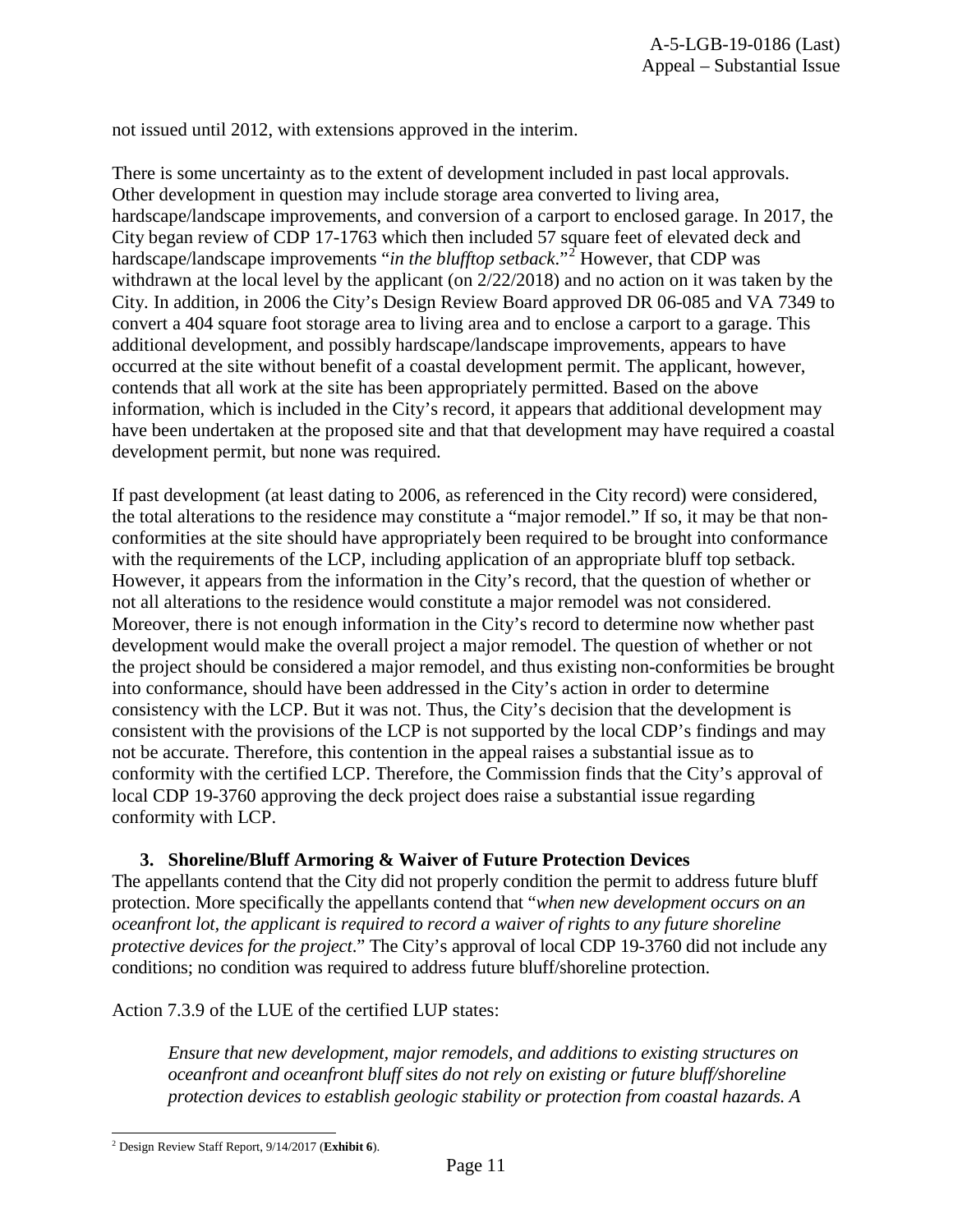*condition of the permit for all such new development on bluff property shall expressly require waiver of any such rights to a new bluff/shoreline protection device in the future and recording of said waiver on the title of the property as a deed restriction.* 

LUE Action 7.3.9 provides that the City shall impose a special condition requiring a waiver of bluff protective devices for new development, major remodels, and additions to existing structures on oceanfront and oceanfront bluff sites. The City did not impose such a special condition in this case. However, there is a separate LCP policy that prohibits the construction of shoreline/bluff protective devices for the protection of accessory or ancillary structures (such as decks), which are typically considered appurtenant development that inherently do not qualify for shoreline/bluff protection. Action 7.3.13 of the LUE of the certified LUP states (*emphasis added*):

*Limit the use of shoreline/bluff protective devices to the minimum required to protect existing development in danger from erosion. Site and design any such protective devices as far landward as possible. "Existing development" for purposes of this policy shall consist only of a principle structure, e.g. residential dwelling, required garage, or second residential unit, and shall not include accessory or ancillary structures such as decks, patios, pools, tennis courts, cabanas, stairs, landscaping etc. No shoreline/bluff protective device shall be allowed for the sole purpose of protecting an accessory structure.* 

Therefore, there is a question as to whether the imposition of the waiver of future shoreline/bluff protective devices special condition is necessary in this case when LUE Policy 7.3.13 already explicitly prohibits shoreline/bluff protection devices for the sole protection of any accessory or ancillary structures (i.e. decks). The City could have addressed this issue and made findings to substantiate the project's consistency with LUE Action 7.3.9, but did not. LUE Action 7.3.9 prohibits the use of shoreline protective devices "solely" to protect accessory structures. It does not address the situation here where a protective device may protect an existing structure and an accessory structure. It is not clear whether the City considered imposing a special condition requiring a waiver of any right to a future bluff/shoreline protection device or not. There is no evidence in the City's record that such a waiver was not needed or not appropriate. Thus, the City's decision that the development is consistent with the provisions of the LCP is not supported by the local CDP's findings and may not be accurate. Therefore, this contention in the appeal raises a substantial issue as to conformity with the certified LCP. Therefore, the Commission finds that the City's approval of local CDP 19-3760 approving the deck project does raise a substantial issue regarding conformity with LCP.

#### **SUBSTANTIAL ISSUE FACTORS:**

Applying the five factors typically relied upon by the Commission in making a determination whether an appeal raises a substantial issue or not confirms that the appeal does raise a "substantial issue" per Section 30625(b)(2).

1. **The degree of factual and legal support for the local government's decision that the development is consistent with the relevant provisions of the Coastal Act.** The contentions raised by the appellants identify areas where factual and/or legal support of the decision is absent, particularly areas regarding the project's consistency with the bluff top/face policies of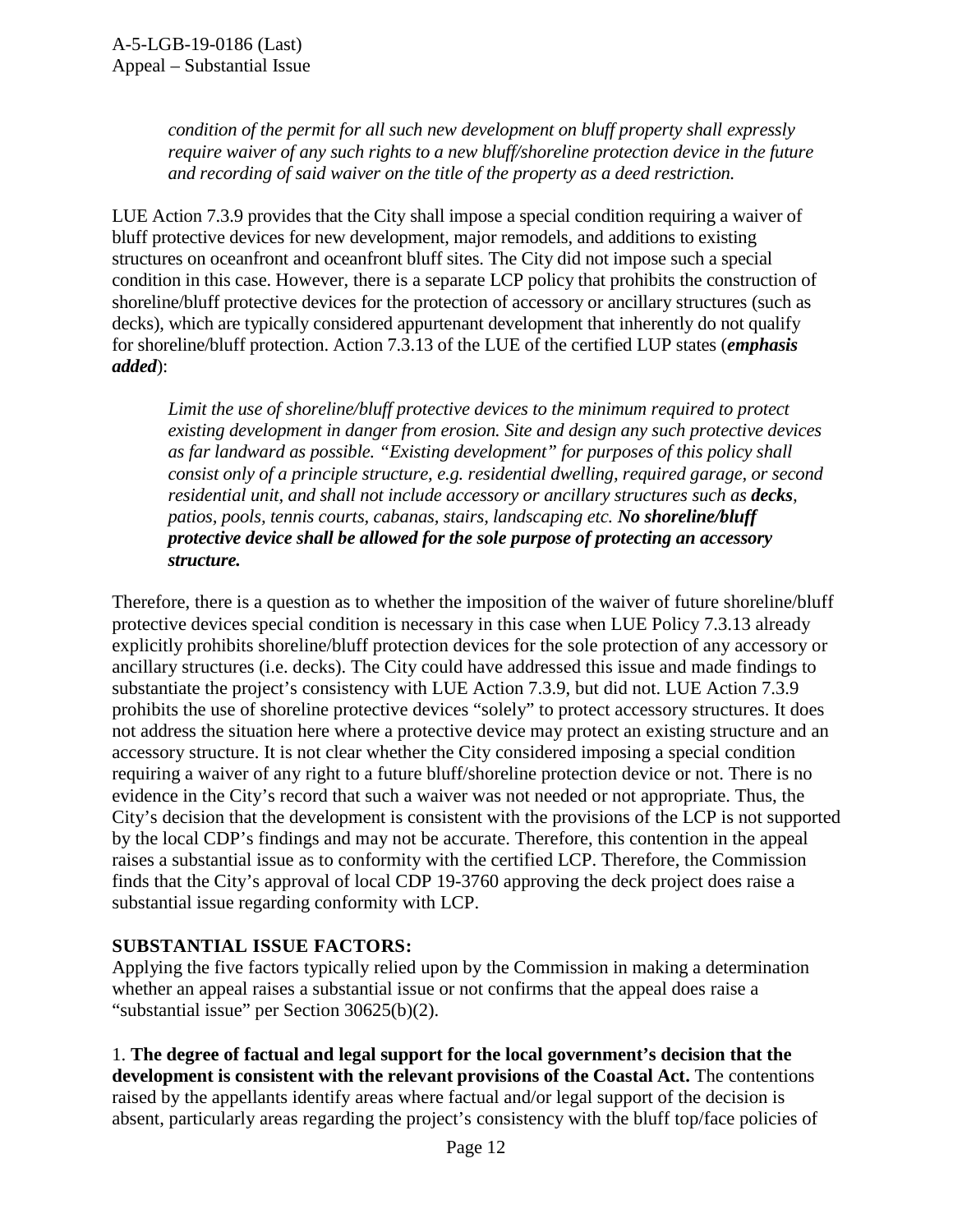the certified LCP. The City's record provides no detail with regard to the location of bluff edge and bluff setback, or with regard to whether the project should be considered a major remodel, or the need to require a waiver of any rights to future shoreline/bluff protection devices. Overall, there is a low degree of factual and legal support for the local government's decision, and this factor supports a finding of substantial issue.

#### 2. **The extent and scope of the development as approved or denied by the local government.**

The local government granted a local CDP for deck improvements (e.g. deck additions totaling 57 square feet) to a single family residence that may be legally non-conforming to the certified LCP's oceanfront and oceanfront bluff setback requirements and the additional square footage would exacerbate the non-conformities. Moreover, it is possible that the deck additions are only one part of a larger project that should also have been considered by the City. If the larger project includes alterations sufficient to raise the project to the level of a major remodel, the larger project would further increase the extent and scope of the development approved by the City. This factor supports a finding of substantial issue.

3. **The significance of the coastal resources affected by the decision.** The subject site is an oceanfront bluff lot, which may raise specific concerns that are not routinely raised on interior, in-fill lots. California's coastal bluffs are a significant resource, and represent a rare and visually pleasing landform which California citizens and governments have historically sought to preserve. Coastal bluffs are dynamic geologic formations, and development on them increases the potential for geologic hazards. Development on coastal bluffs and adjacent to public beaches also can have significant impacts on scenic resources and public access opportunities. The LCP and the Coastal Act provide coastal bluffs with special protections. This factor supports a finding of substantial issue.

4. **The precedential value of the local government's decision for future interpretations of its** LCP. The subject site is an oceanfront bluff property. The majority of ocean-fronting development in Laguna Beach is sited on bluff properties, and the decision of the local government for this project might influence future permit decisions made in the City's Coastal Zone. Allowing the local government's decision to approve improvements potentially encroaching into bluff edge setback areas or sited on a bluff face would set a negative precedence for future interpretations of its LCP. Likewise, neither the total extent of the project or the requirement to waive any rights to a future shoreline/bluff protection device where addressed in the City Council's approval. If the subject local CDP is found to be consistent with the LCP based on the current record, there is a potential that future applicants, especially within the vicinity, will reference this permit if they wish to develop other oceanfront coastal bluff sites, of which there are hundreds in Laguna Beach. Without adequate information to determine the bluff edge and the appropriate bluff edge setback, allowing the City's local CDP approval to stand would result in adverse precedence regarding application of the LCP's various bluff top/face development protection policies. This factor supports a finding of substantial issue.

#### 5. **Whether the appeal raises local issues, or those of regional or statewide significance.**

Bluff face and blufftop development are issues of statewide significance, given that coastal bluffs are an important coastal resource throughout the state, not just in Laguna Beach (see third factor above). Requiring consistency with the certified LCP (particularly policies relating to bluff face/top development) is significant to all the people of California who wish to enjoy the public beaches backed by coastal bluffs throughout California. Lack of application of these policies could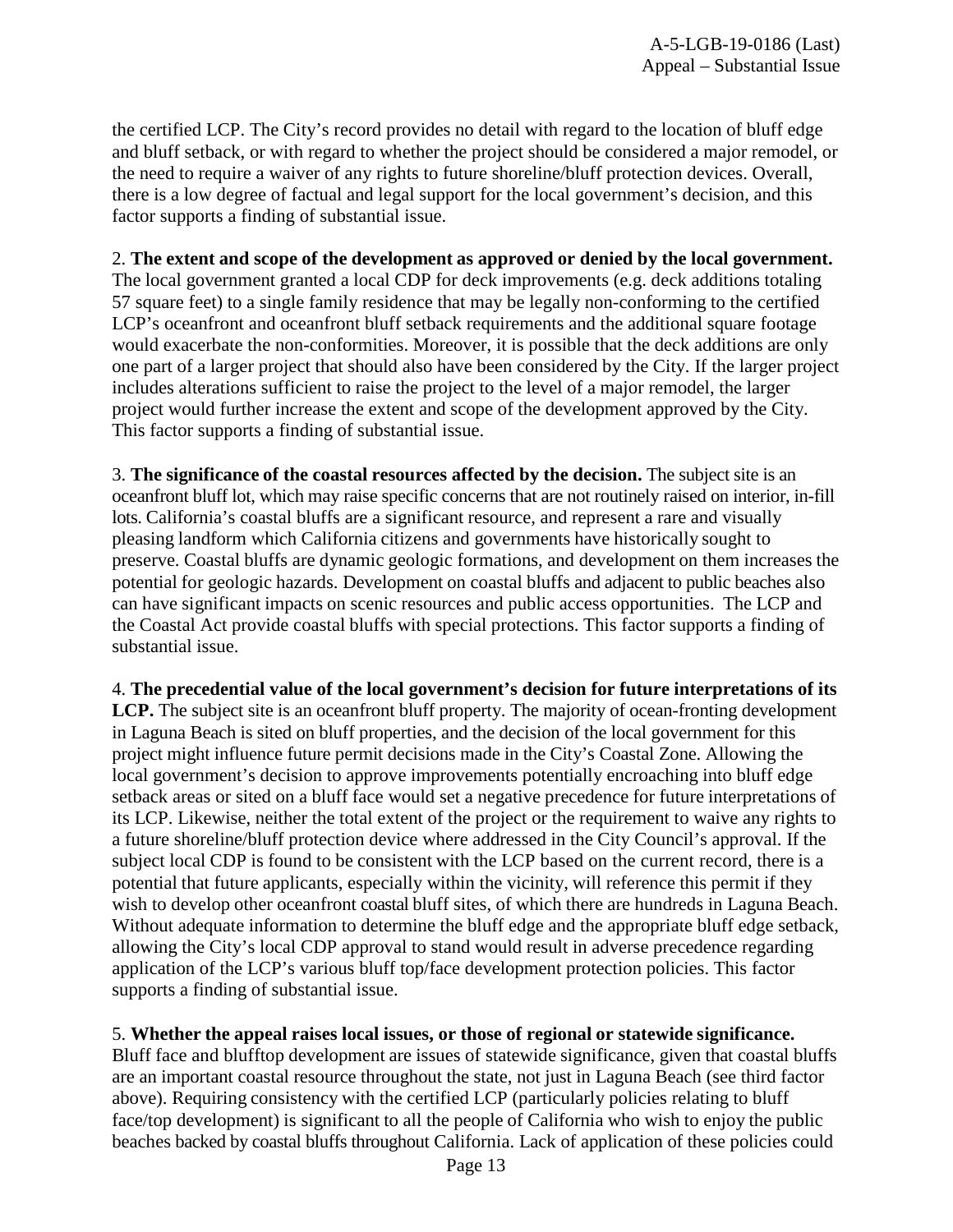A-5-LGB-19-0186 (Last) Appeal – Substantial Issue

have regional or statewide ramifications regarding other similar LCPs and their policies regarding bluffs. This factor supports a finding of substantial issue.

#### **Conclusion**

In conclusion, staff recommends that the Commission find that a substantial issue exists with respect to whether the local government action conforms with the policies of the City's certified LCP.